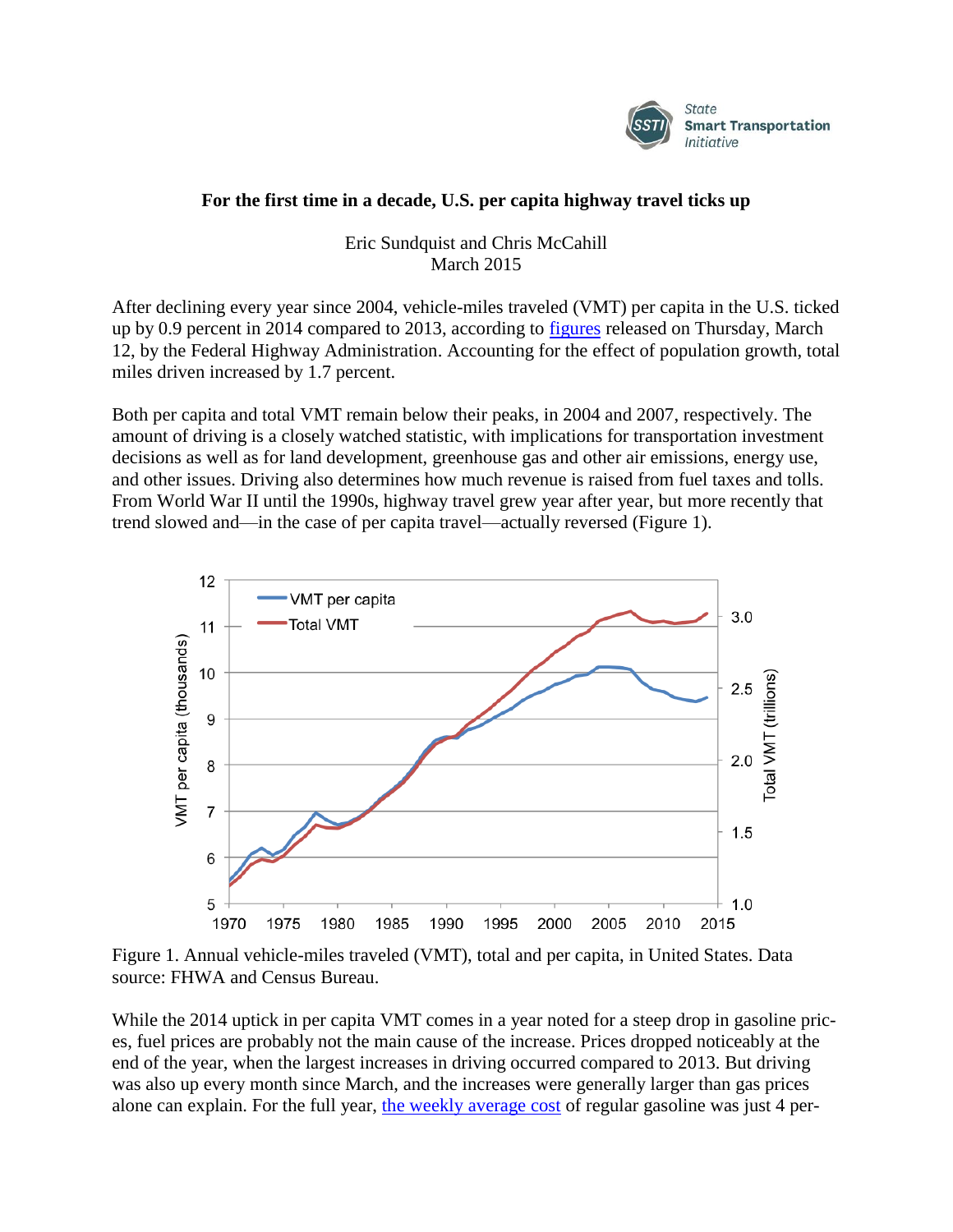cent lower than in 2013. In December, the [Energy Information Administration](http://www.eia.gov/todayinenergy/detail.cfm?id=19191) showed that fuel costs have only small effects on the amount of driving Americans do, at least in the short term. EIA calculates a gas price elasticity of 0.02 to 0.04, meaning that it would take a 25 to 50 percent drop in gas prices to spur a 1 percent increase in driving.

A more likely explanation, aside from normal year-to-year variation, is the continuing improvement in the economy. VMT and gross domestic product are more strongly related than VMT and gas prices, albeit more weakly than in the past. One way to look at the relationship is, as with gas prices, to calculate elasticities—the percentage change of VMT corresponding to a 1 percent change in GDP. This figure varies year-to-year, so in order to separate "noise" from real trends Figure 2 shows median elasticities, figured annually, for five-year periods dating to 1995. The relationship has lost power but remains much stronger than that of gas prices and VMT–about 0.14 today, compared with EIA's estimate of 0.02 to 0.04 for gas prices.



Figure 2. Elasticity of VMT with respect to GDP (chart indicates median year-to-year value for each period). Data source: FHWA and Bureau of Economic Analysis.

GDP is a very coarse way to assess the economy as it pertains to travel (or anything else), and in some cases the relationship breaks down. For example, in 2008 as the economy shed jobs, total and per capita VMT both spiked downward, even though real GDP for the year was slightly up. Likewise, though real GDP reached pre-recession levels by 2010, it was only in 2014 that employment did the same (Figure 3).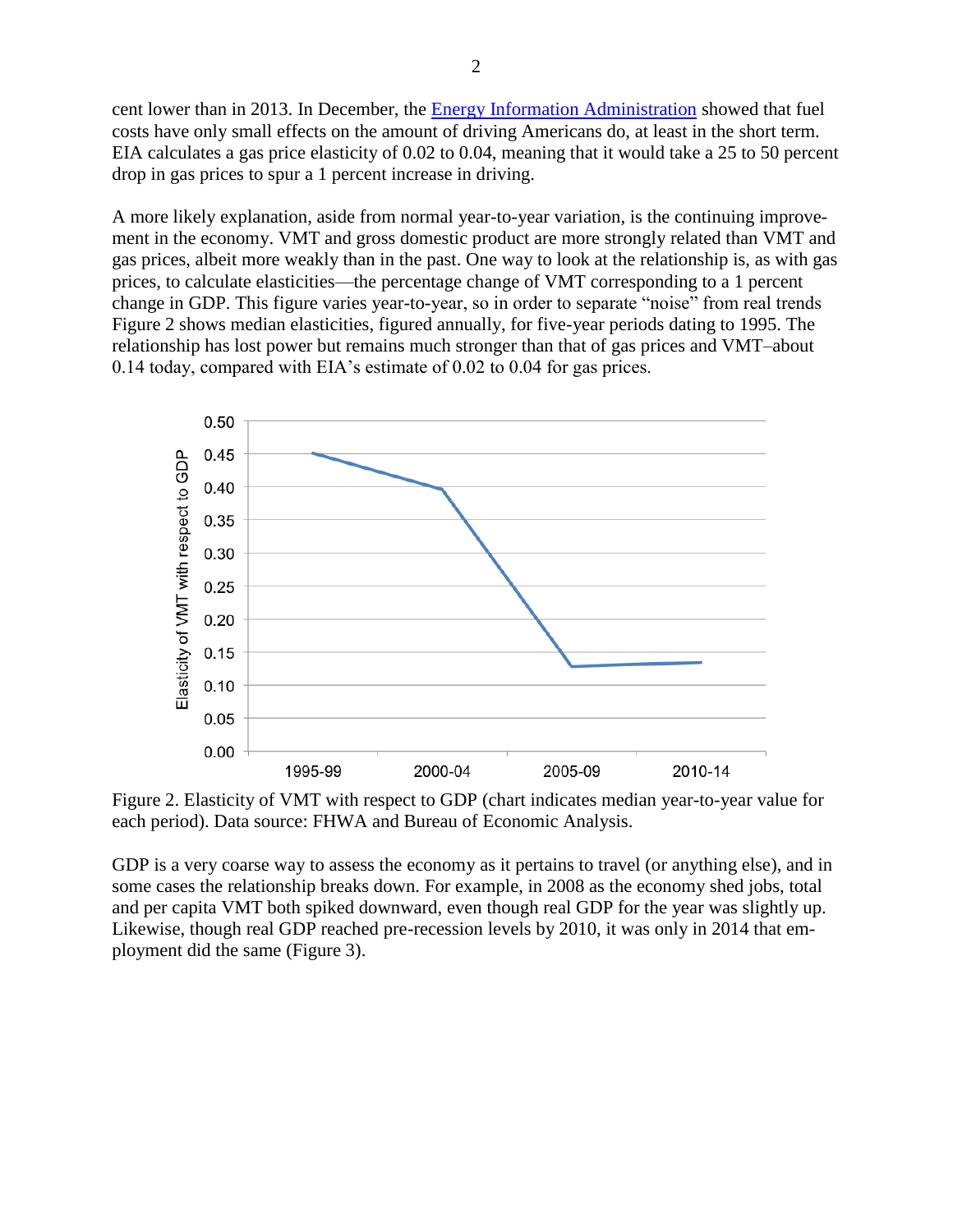

Figure 3. Employed people in the United States. Data source: Bureau of Labor Statistics.

Where the relationship between VMT and GDP does hold, it is complex and dynamic. For example, [research has shown](http://trid.trb.org/view.aspx?id=1239652) that whereas the two measures once had reciprocal effects on each other, GDP now appears to lead VMT slightly on upswings and lag on downswings. Either way, it is reasonable to think that the rise in driving in 2014 is a reflection of a return to something like "normal" economic conditions.

If conditions are relatively normal now, though, it is a "new normal" for VMT. Even with the recovery in GDP and employment, per capita VMT remains 6.6 percent below its peak in 2004. And even accounting for population growth, total VMT is still 0.5 percent below its 2007 peak. This easing of highway travel demand has been [linked to a variety of factors,](http://www.ssti.us/2013/09/vmt-inflection-point-factors-affecting-21st-century-travel-ssti-2013/) including Baby Boomer retirements; saturation of the market for automobiles; changing preferences toward lower car-use lifestyles and more urban living, particularly among millennials; greater availability of non-auto modes; and maxed-out time budgets for auto travel. While the economic crisis probably exacerbated a downward trend for a time, factors such as these are largely independent of the recession. $1$ 

On the other hand, there is an argument, for example, that millennials have a pent-up demand for cars and car travel, thwarted by the poor economy. [According to Time,](http://business.time.com/2013/08/09/the-great-debate-do-millennials-really-want-cars-or-not/) "Instead of accepting the premise that millennials see car ownership as 'not cool,' automakers are insisting that low rates of driver's licenses and vehicle purchasing by young people come mainly as a result of car ownership being out of reach financially for this group right now. As the economy improves, and as millennials get a little older and have more need for cars due to work and family responsibilities, auto experts assume that this generation will have to embrace car ownership to a much larger degree."

 $\overline{a}$ 

<sup>&</sup>lt;sup>1</sup> Transit ridership also dipped sharply in 2008 and 2009 according to data from the American Public Transit Association, but has since grown faster than VMT and exceeded pre-recession levels.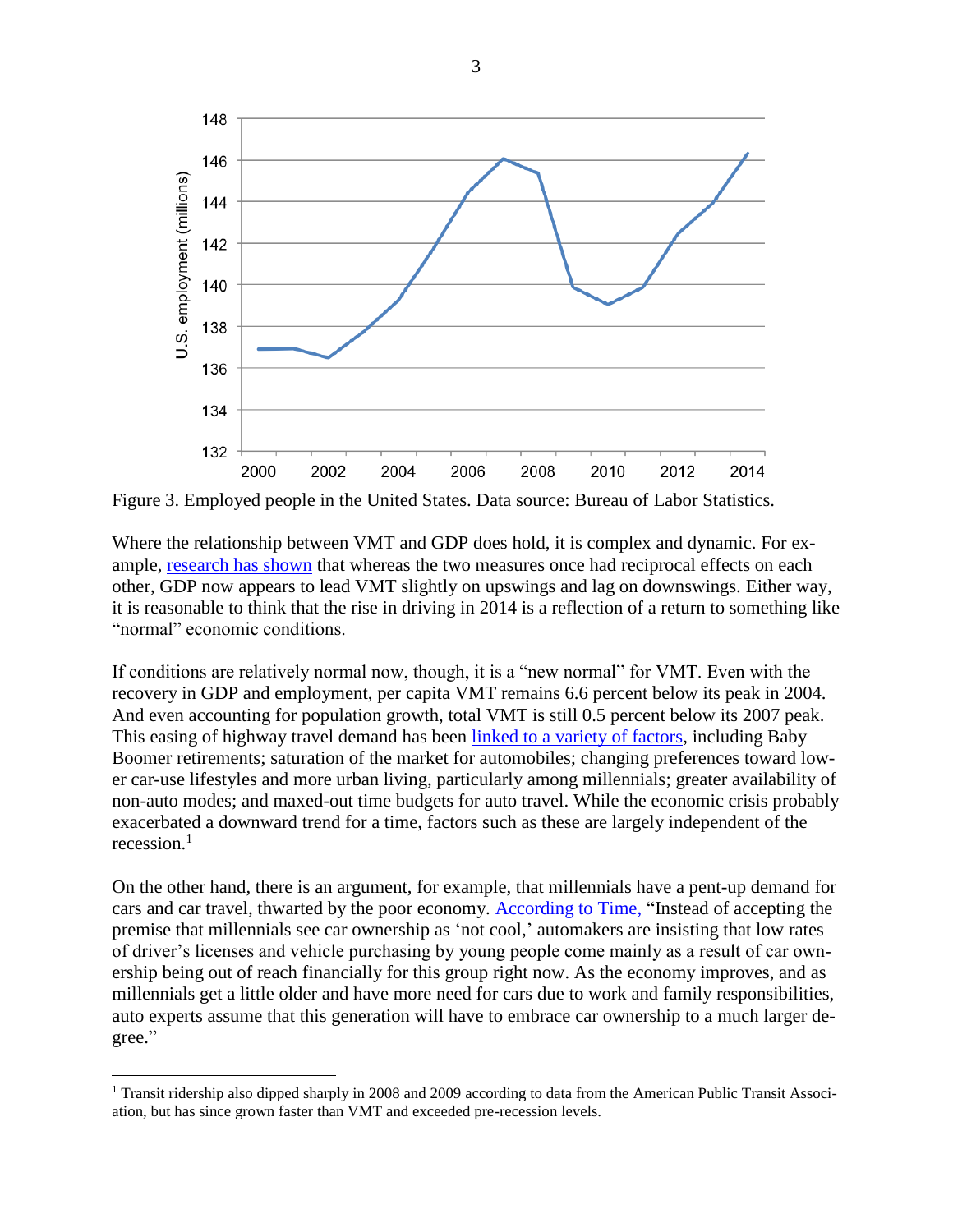Relying on past trends in a changing environment is perilous, but recent history as shown in Figure 1 above suggests that improving economic prospects won't bring a return to strong VMT growth. Viewed another way in Figure 4, travel demand per unit of economic production has been falling for two decades, and continues to do so. Americans drove 173 miles per thousand dollars of GDP in 2014, the lowest number since 1974.



Figure 4. VMT relative to GDP. Data source: FHWA and Bureau of Economic Analysis.

By modeling VMT as a function of GDP using regression analysis, we can begin to see how their relationship has looked until now and how it might look in the future. Between 1969 and 1995, GDP explains more than 95% of the annual variation in VMT.<sup>2</sup> Past 1995, however, this model grossly overestimates driving rates (Figure 2). In 2014, the per capita highway travel was about 2,800 miles—or about 22 percent—lower than it would have been before 1995, after accounting for economic growth. GDP still explains most of the variation in VMT after 1995, but only after making a gradual downward adjustment (subtracting an additional 114 miles per person each year). $3$ 

 $\overline{a}$ 

<sup>&</sup>lt;sup>2</sup> VMT/capita =  $-3,766 + 0.28 * GDP/capita$ ; 1969 to 1995; R-squared = 0.96

<sup>&</sup>lt;sup>3</sup> VMT/capita =  $-3,583 + 0.28 *$  GDP/capita - 114 \* Years since 1995; 1969 to 2014; R-squared = 0.98